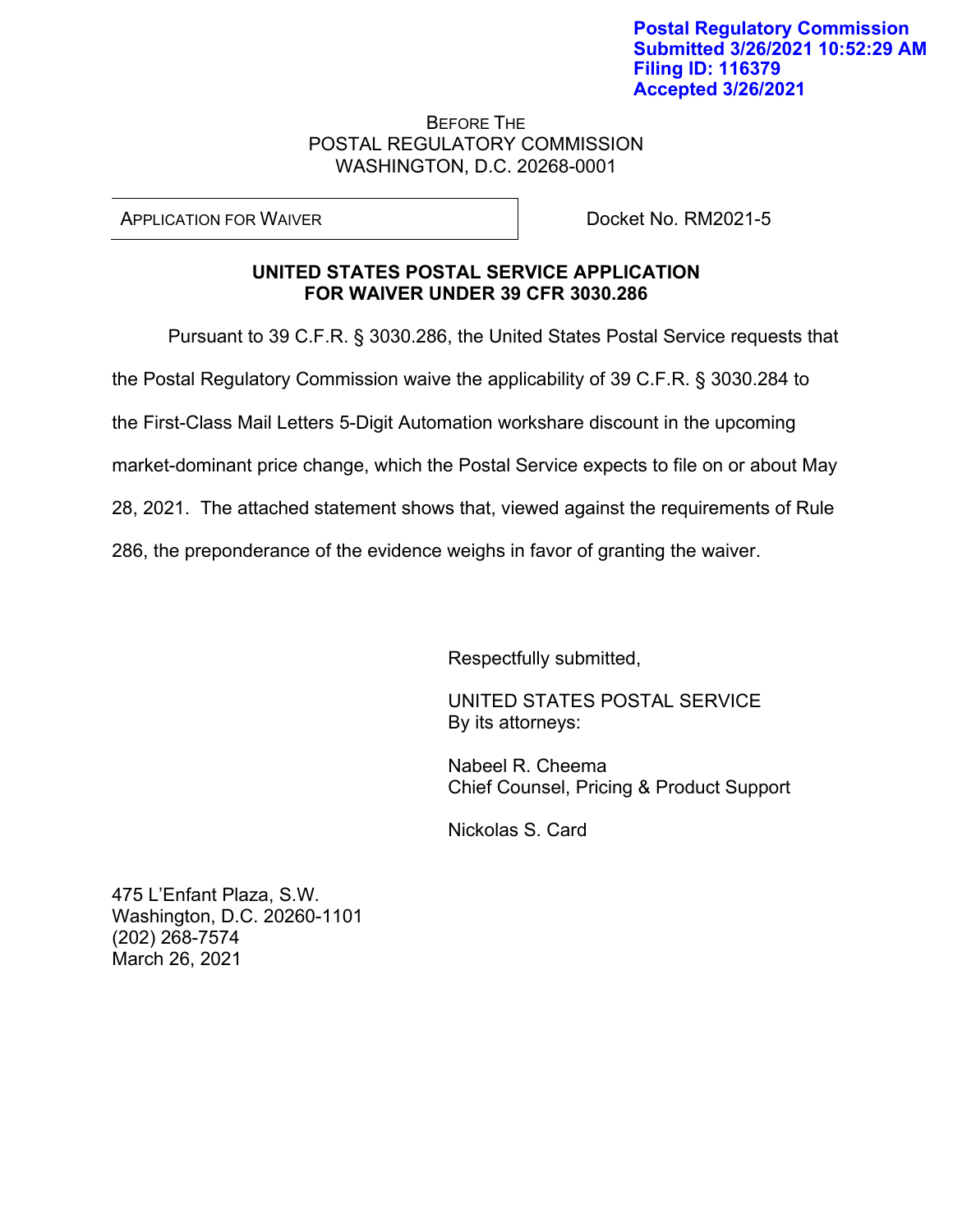## **Statement in Support of Waiver Application Sharon Owens, Vice President, Pricing, U.S. Postal Service**

In the interest of promoting pricing efficiency, the Postal Regulatory Commission recently required setting workshare discounts at rates as equal as possible to avoided costs. Docket No. RM2017-3, Order Adopting Final Rules for the System of Regulating Rates and Classes for Market Dominant Products, November 30, 2020, at 198 (Order No. 5763). In particular, as adopted in Commission Order No. 5763, 39 C.F.R § 3030.284(e) requires the Postal Service to set the passthrough for each proposed workshare discount that is currently below avoided costs to at least 85 percent.

The Postal Service is required under § 3030.286 to apply for a waiver before setting a workshare discount that does not comply with the requirements of 39 C.F.R. §§ 3030.283 and 3030.284. The Postal Service requests a waiver of Rule 284 with respect to First-Class Mail that is sorted to the 5-Digit level for any price change filed during FY 2021. Granting a waiver for this year would permit the Postal Service to implement the higher workshare discount requirement for 5-Digit presort First-Class Mail a year later, while focusing this upcoming year on monitoring the effect on overall mail volumes of the first above-inflation price increase since the exigent increase.

This application is based upon the Postal Service's belief that increasing the workshare discount for 5-Digit presort First-Class Mail by 0.5 cents in a single year could decrease the efficiency of its processing operations, as described in subsection (c)(5) of Rule 286. The current discount for sorting to the 5-Digit level is 3 cents, which represents a 73% passthrough of the current estimated cost avoidance. To regain compliance under Rule 284 during FY 2021 absent a waiver, the Postal Service would

1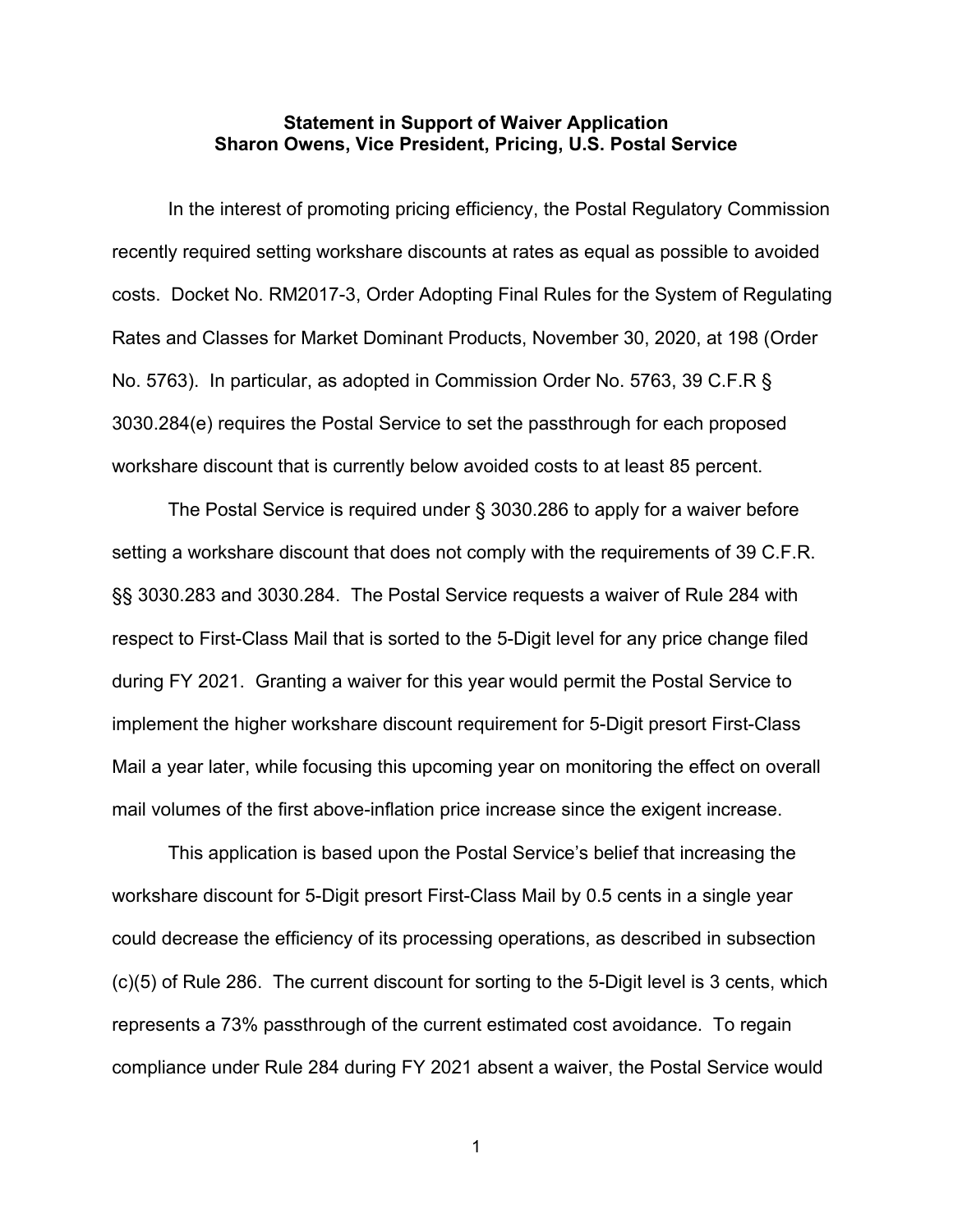be required to increase this discount to 3.5 cents. Such an increase (which would be nearly 17% higher than the same discount in FY 2020) represents a dramatic change following years of relative pricing stability. From 2017 through 2020, the discount offered by the Postal Service for 5-Digit presort First-Class Mail (as compared to prices for Auto AADC) remained between 2.9 and 3 cents. The minimum workshare discount in the next price case, as required by Rule 284, would represent a significant increase compared to prior years and it could lead to unpredictable changes among the relative proportions of mail volumes sorted to 5-Digit, Auto AADC, and Mixed AADC.

The Postal Service seeks the ability to maintain the 5-Digit discount at 3.0 cents in the upcoming price change and would then comply with Rule 284 in the following price case for First-Class Mail.